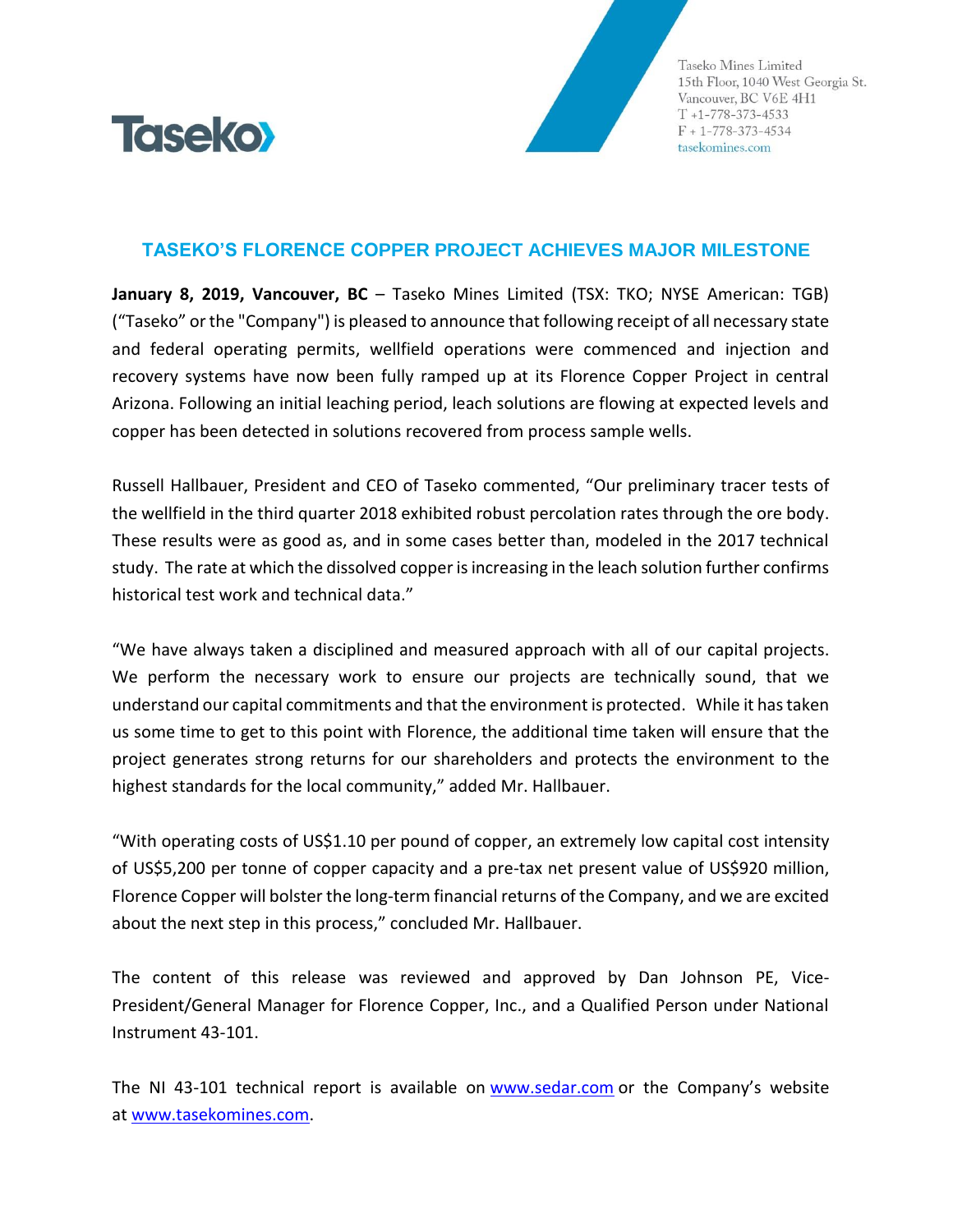

For further information on Taseko, please visit the Taseko website a[t www.tasekomines.com](http://www.tasekomines.com/) or contact:

Brian Bergot, Vice President, Investor Relations - 778-373-4533 or toll free 1-877-441-4533

Russell Hallbauer President and CEO

No regulatory authority has approved or disapproved of the information contained in this news release.

## **CAUTION REGARDING FORWARD-LOOKING INFORMATION**

This document contains "forward-looking statements" within the meaning of applicable Canadian securities legislation and the United States Private Securities Litigation Reform Act of 1995 (collectively, "forward looking statements") that were based on Taseko's expectations, estimates and projections as of the dates as of which those statements were made. Any statements that express, or involve discussions as to, expectations, believes, plans, objectives, assumptions or future events or performance that are not historical facts, are forward-looking statements. Generally, these forward-looking statements can be identified by the use of forward-looking terminology such as "outlook", "anticipate", "project", "target", "believe", "estimate", "expect", "intend", "should" and similar expressions.

Forward-looking statements are subject to known and unknown risks, uncertainties and other factors that may cause the Company's actual results, level of activity, performance or achievements to be materially different from those expressed or implied by such forward-looking statements. These included but are not limited to:

- uncertainties and costs related to the Company's exploration and development activities, such as those associated with continuity of mineralization or determining whether mineral resources or reserves exist on a property;
- uncertainties related to the accuracy of our estimates of mineral reserves, mineral resources, production rates and timing of production, future production and future cash and total costs of production and milling;
- uncertainties related to feasibility studies that provide estimates of expected or anticipated costs, expenditures and economic returns from a mining project;
- uncertainties related to the ability to obtain necessary title, licenses and permits for development projects and project delays due to third party opposition;
- our ability to comply with the extensive governmental regulation to which our business is subject;
- uncertainties related to unexpected judicial or regulatory proceedings;
- changes in, and the effects of, the laws, regulations and government policies affecting our exploration and development activities and mining operations, particularly laws, regulations and policies;
- changes in general economic conditions, the financial markets and in the demand and market price for copper, gold and other minerals and commodities, such as diesel fuel, steel, concrete, electricity and other forms of energy, mining equipment, and fluctuations in exchange rates, particularly with respect to the value of the U.S. dollar and Canadian dollar, and the continued availability of capital and financing;
- the effects of forward selling instruments to protect against fluctuations in copper prices and exchange rate movements and the risks of counterparty defaults, and mark to market risk;
- the risk of inadequate insurance or inability to obtain insurance to cover mining risks;
- the risk of loss of key employees; the risk of changes in accounting policies and methods we use to report our financial condition, including uncertainties associated with critical accounting assumptions and estimates;
- environmental issues and liabilities associated with mining including processing and stock piling ore;
- labour strikes, work stoppages, or other interruptions to, or difficulties in, the employment of labour in markets in which we operate mines, or environmental hazards, industrial accidents, equipment failure or other events or occurrences, including third party interference that interrupt the production of minerals in our mines;